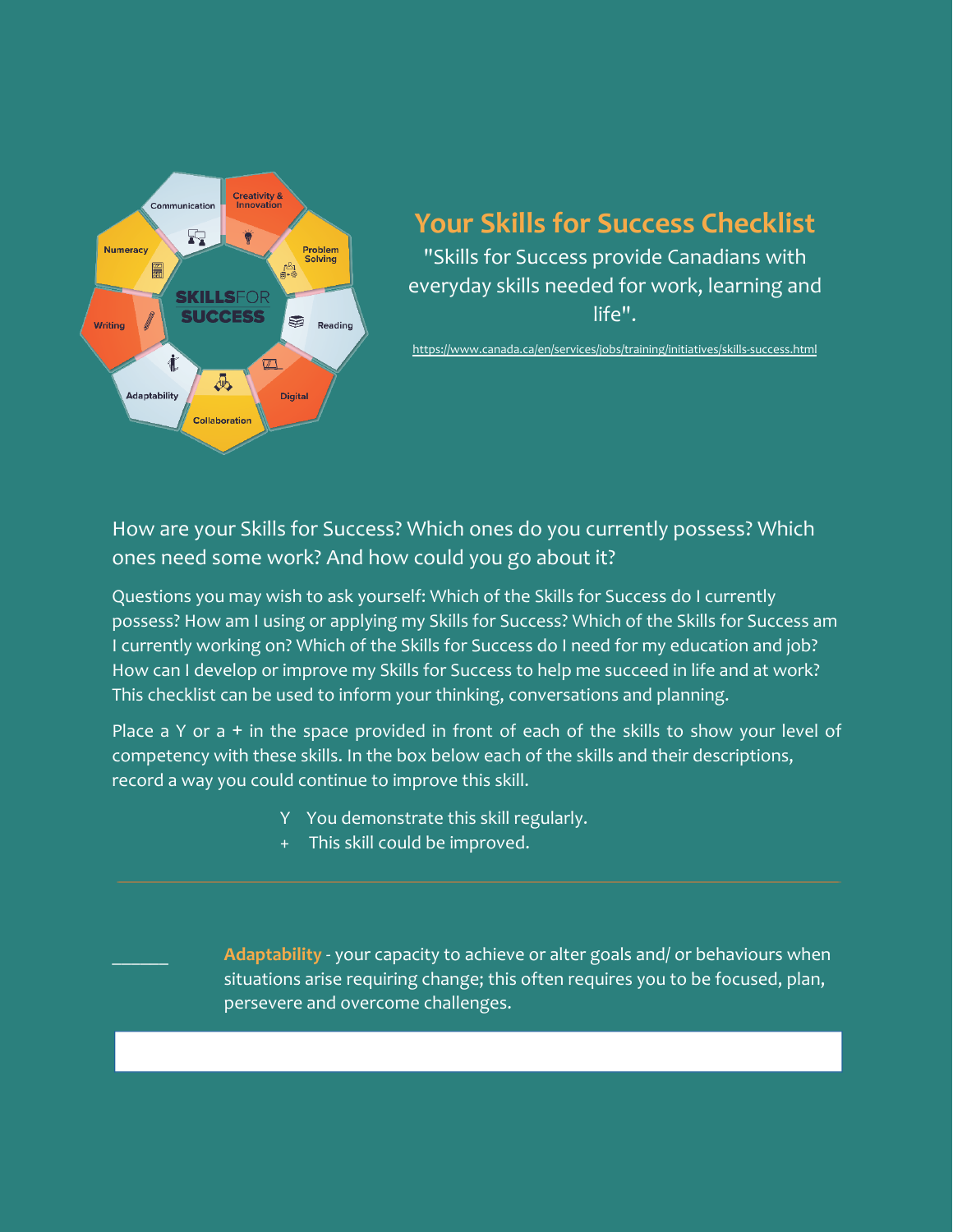\_\_\_\_\_\_ **Collaboration** - your capacity to contribute and support others in achieving a common goal such as completing a project, meeting a deadline, troubleshooting or brainstorming ideas.

\_\_\_\_\_\_ **Communication** - your capacity to receive, understand, consider, and share information and ideas through speaking, listening, and interacting with others.

\_\_\_\_\_\_ **Creativity & Innovation** - your capacity to challenge current processes and procedures by envisioning, creating, expressing, inspiring, and implementing new ideas.

Digital - your capacity to use digital technology and tools to find, manage, apply, create and share information and content.

\_\_\_\_\_\_ **Numeracy** - your capacity to seek out, understand, use, and share mathematical information articulated using words, numbers, symbols, and graphics.